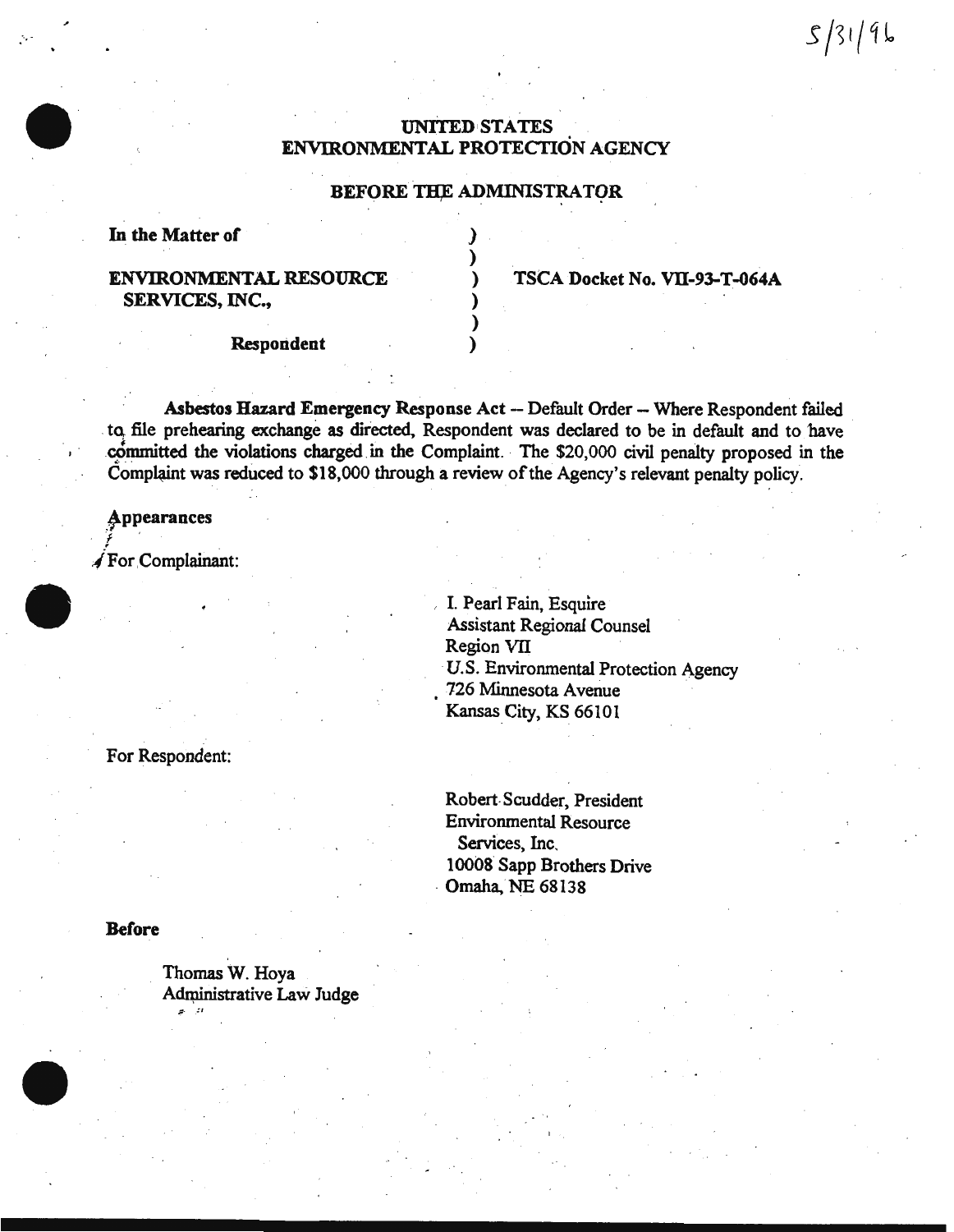## DEFAULT ORDER

*:* 

İ,

This Default Order is issued in a proceeding initiated under Section  $15(1)(D)$  of the Toxic Substances Control Act ("TSCA"), 15 U.S.C. § 2614(1)(D). Complainant is the Director of the Air and Toxics Division, Region VII, U.S. Environmental Protection Agency ("EPA"); and Respondent is Environmental Resource Services, Inc. The basis of the Default Order is Respondent's failure to file a required Prehearing Exchange. By this Default Order, Respondent is declared to have violated Title II of TSCA, known as the Asbestos Hazard Emergency Response Act (" AHERA ") and regulations promulgated pursuant thereto, 40 C.F.R. Part 763.

Accordingly, an order is imposed on Respondent that assesses a civil penalty of \$18,000. This issuance of a Default Order grants Complainant's Motion for Default Order filed on December 7. 1995.

#### Procedural Background

1. On March 8, 1994, Complainant issued to Respondent a Complaint alleging two violations of Section  $15(1)(D)$  of TSCA, 15 U.S.C. § 2614(1)(D), and proposing a \$20,000 penalty.

2. On May 26, 1994 Respondent faxed a letter regarding the Complaint to the Regional-Hearing Clerk of Region VII. Respondent's letter was treated as an Answer to the Complaint.

3. On April 5, 1995 the Presiding Judge directed the parties to submit their Prehearing Exchanges by May 31, 1995.

4. On May 31, 1995 Complainant filed its Prehearing Exchange, but to date Respondent has not filed its Prehearing Exchange.

5. The Consolidated Rules of Practice ("Consolidated Rules"), 40 C.F.R. Part 22, provide that a party may be found to be in default, inter alia, upon failure to comply with a prehearing order of the Presiding Judge. 40 C.F.R. § 22.17(a). "Default by respondent constitutes, for purpose of the pending action only, an.admission of all facts alleged in the complaint and a waiver of respondent's right to a hearing on such factual allegations." Id.

6. On December 7, 1995, Complainant filed a Motion for Default Order, alleging Respondent's failure to file its Prehearing Exchange as grounds for default. The file in this matter · includes a return receipt showing that Respondent was served with the Motion.

### Findings of Fact and Conclusions of Law

7. Respondent Environmental Resource Services, Inc., of Lincoln, Nebraska, is a business incorporated under the laws of the State of Nebraska.

- 2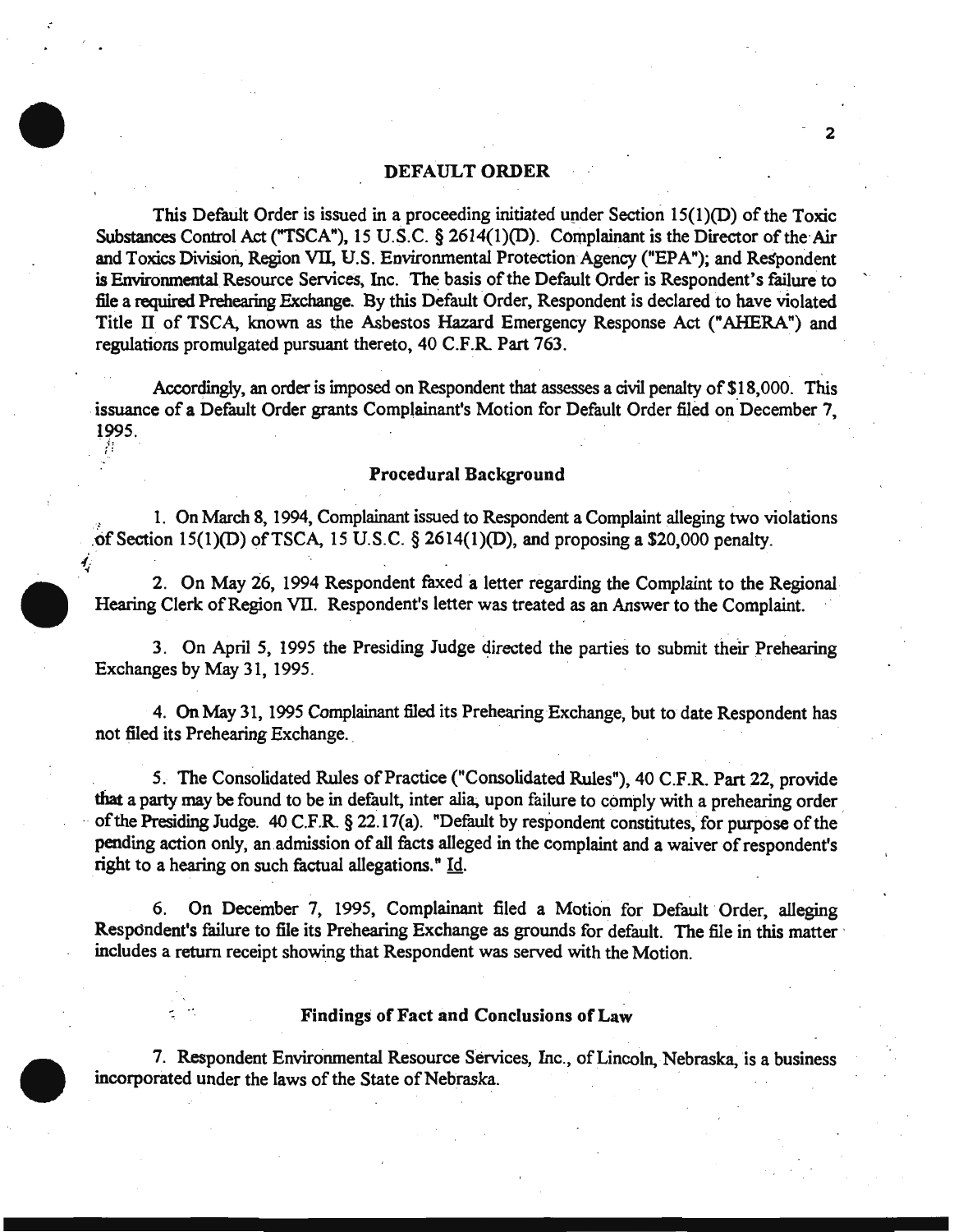8. The Lawrence Public Schools, of Lawrence, Nebraska, and the Silver Lake Public Schools, ofRoseland, Nebraska. are each a "local education agency'' or "LEA" as such term is defined at 40 C.F.R. § 763.83.

9. The Lawrence Public Schools arid the Silver Lake Public Schools delegated and assigned to Respondent their duties to carry out the requirements of 40 C.F.R.  $\S$  763.84 and 40 C.F.R.  $\S$  $763.90(I)$  regarding asbestos in schools.

10. "Asbestos-containing material" or "ACM" is defined in 40 C.F.R § 763.83 with respect to school buildings as "any material or product which contains more than 1 percent asbestos," and "asbestos-containing building material" or "ACBM" is defined as "surfacing ACM, thermal system insulation ACM, or miscellaneous ACM that is found in or on interior structural members of other parts of a school building."

11. The term "response action" is defined at 40 C.F.R. § 763.83 as "a method, including removal, encapsulation, enclosure, repair, operations and maintenance that protects human health and the environment from friable ACBM."

J ;~

*,J* 

I

12. The term "functional space" is defined at 40 C.F.R. § 763.83 as "a room, group of rooms .~. designated by a person accredited to ... design abatement projects, or conduct response actions."

13. On or about December 31, 1991 Respondent conducted air clearance monitoring in the shop area and second floor hall area. two functional spaces in the main Lawrence Public School building in Lawrence, Nebraska from which ACBM had been removed, to confirm proper completion of an asbestos response action. These areas involved less than 260 linear feet of ACBM.

14. Respondent collected one air clearance sample from the shop area and one air clearance sample from the second floor hall area.

·15. The samples collected from the two functional spaces were analyzed by phase contrast microscopy.

16. Under 40 C.F.R § 763.90(1)(5), "to confirm completion of removal, encapsulation or enclosure of ACBM that is greater than small-scale short-duration and less than or equal to 160 square feet or 260 linear feet," five air monitoring samples from each functional space must be collected and 'analyzed in the prescribed manner. The a5bestos response action is deemed complete when the results of the five samples collected in the affected functional space and analyzed by phase contrast microscopy show that the concentration of fibers for each of the five samples is less than or equal to 0.01 fibers per cubic centimeter.

17. Respondent's collection of only one sample from each functional space failed to confirm the proper completion of the response action.

19. On or about December 29, 1991 Respondent conducted air clearance monitoring in the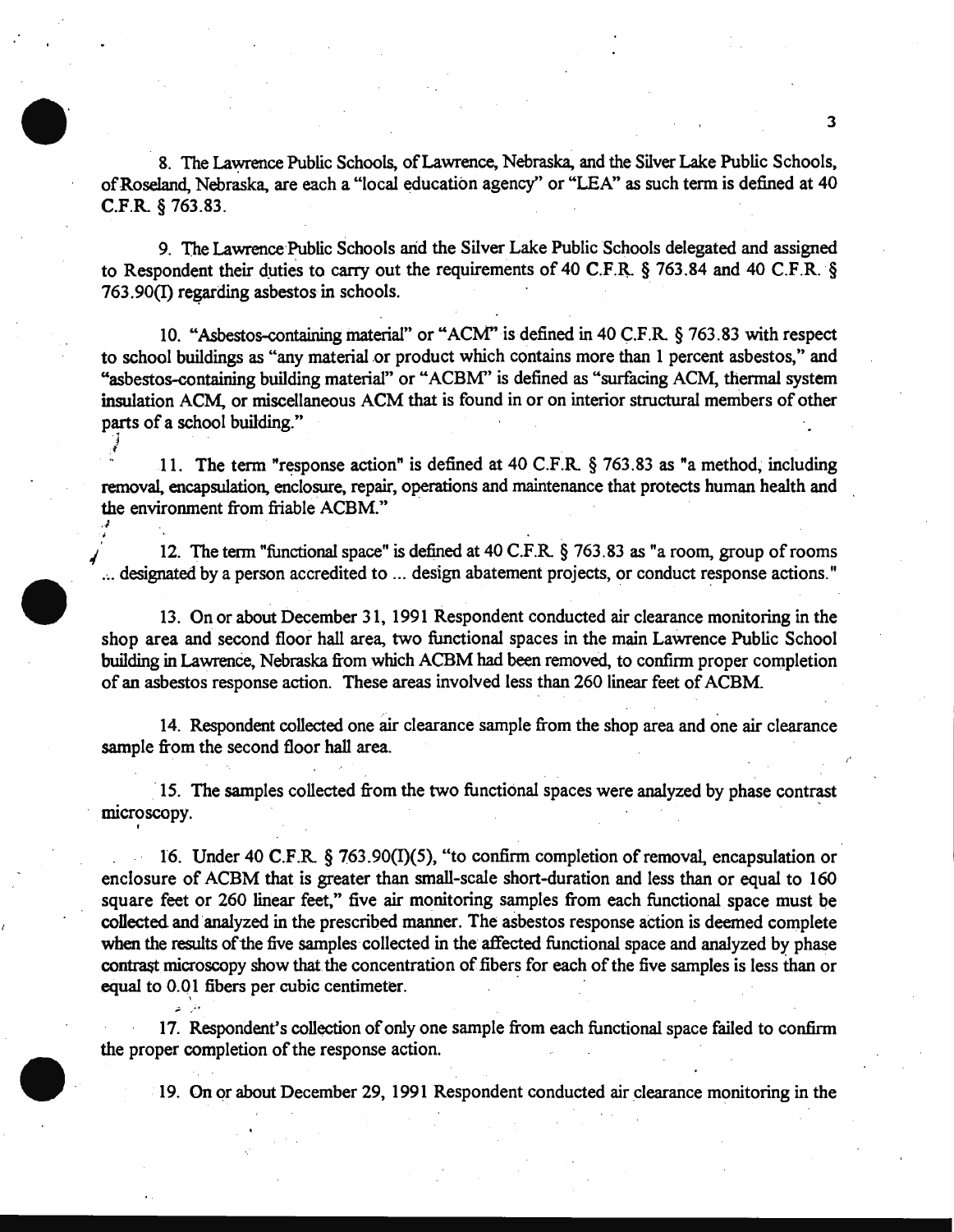holding tank area, a functional space in the Silver Lake High School building. Roseland, Nebraska from which 188 square feet of ACBMs had been removed, to confirm proper completion of an asbestos response action. The area contained more than 160 square feet of ACBM, but less than 3,000 square feet of ACBM. --

. . .

20. Respondent collected one air clearance sample from the north area and one air clearance sample from the south area of the tank room.

. 21. Under 40 C.F.R. § 763.90(1), certain procedures must be followed for confirming completion of the response action, such as, under 40 C.F.R. § 763.90(1)(2), analyzing air samples collected for clearance purposes by the transmission microscopy (TEM) method.

, 22. Under 40 C.F.R. § 763.90(1)(2) and 40 C.F.R. Part 763, Subpart E, Appendix A, Part  $I\mathbb{E}$  **T** B.17, a minimum of thirteen samples must be collected from each site.

23. Respondent's collection of only two samples failed to confirm the proper completion of the response action.

24. It is a violation of Section 15(1)(D) of TSCA, 15 U.S.C. § 2614(1)(D), for any person to fail or refuse to comply with any requirement of Title II of TSCA or any rule promulgated or order issued thereunder. 40 C.F.R § 763.97(b)(l).

25. By collecting only one air clearance sample from each of the two functional spaces in the main Public School building in Lawrence, Nebraska when 40 C.F.R.  $\S$  763.90(I)(5) required that five samples be collected from each, Respondent violated Section  $15(1)(D)$  of TSCA, 15 U.S.C. § 2614(1)(D), as alleged ih Count I of the Complaint,

26. By collecting only two air clearance samples from the functional space in Silver Lake High School, Roseland, Nebraska when 40 C.F.R.  $\S$  763.90( $\Pi$ )(2) and 40 C.F.R. Part 763, Subpart E, Appendix A, Part II,  $\P$  B.17 required that a minimum of thirteen samples be collected, Respondent violated Section 15(1)(D) of TSCA, 15 U.S.C. § 2614(1)(D), as alleged in Count II of the Complaint.

#### Penalty

27. The record in this proceeding does not indicate any history of prior violation of TSCA by Respondent.

28. Complainant asserted that it took due notice of the nature, circumstances, history of prior violations, !f any, extent and gravity of Respondent's violations, and degree of culpability in accordance with the Guidelines for Assessment of Civil Penalties under TSCA (45 Fed. Reg. 59770, September 10, 1980), and the Interim Final Enforcement Response Policy for the Asbestos Hazard Emergency Response Act, dated January 31, 1989 ("ERP").

29. Complamant asserted further that it caiculated a so-called "gravity based penalty" for each

 $\cdot$  ,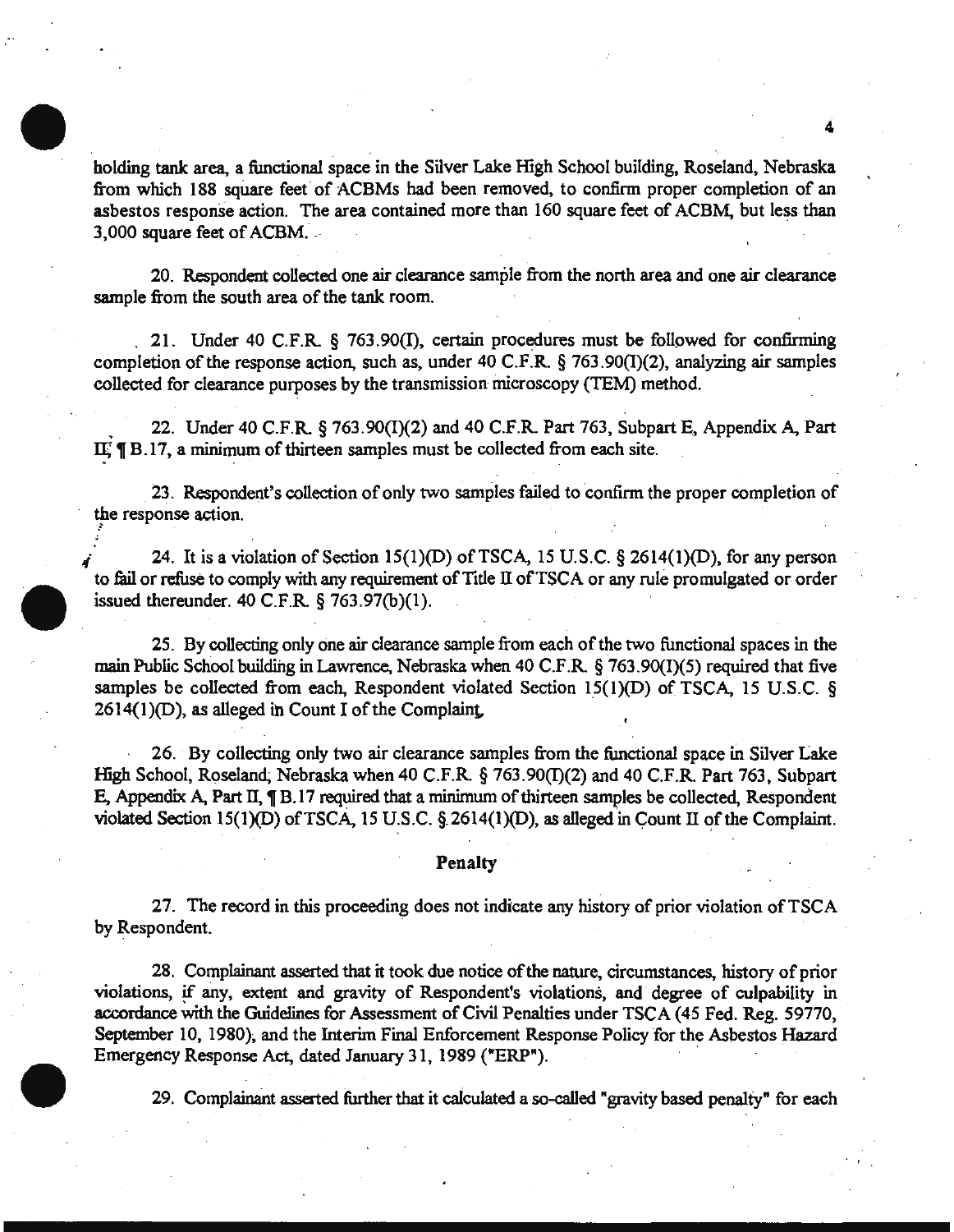violation as provided in the ERP's penalty matrix for persons other than  $LEA<sup>1</sup>$ . ERP at 17-18. Complainant made no adjustments to these gravity based penalties for any factors such as history of prior violations or degree of culpability, so it proposed that the gravity based penalty for each count be assessed against Respondent.

5

30. The ERP's penalty matrix is composed of two axes, representing the extent of environmental harm that could result from a given violation, and the circumstances of the violation. The extent axis comprises three levels--major, significant and minor, representing the amount of ACBM involved in the violation. A violation is considered: minor, if it involves less than or equal to 160 square feet or 260 linear feet of ACBM; significant, if it involves more than 160 square feet or 260 linear feet but not more than 3000 square feet or 1000 linear feet of ACBM; and major, if it involves more than 3,000 square feet or 1,000 linear feet. The circumstances axis includes six levels, designated as numbers one through six; the lower the number, the more serious the violation. The different types of AHERA violations by persons other than LEAs are listed in Appendix B of the ERP (at 28-31 ); for each type of violation, one of the six numbered circumstance levels is designated. In the matrix, at the intersection of each of the three extent levels with each of the six circumstance levels, a dollar amount is listed, which is the so-called "gravity based penalty" for a violation of that extent and that circumstance. This gravity based penalty may then be adjusted upward or downward ~10 take account of such factors as prior violations or degree of culpabilitY.

31. On its penalty calculation worksheet, Complainant assessed the violation in Count I as being of minor extent and as having a circumstance level of 2, resulting in a gravity based penalty of \$3,000 according to the ERP's penalty matrix. Complainant's Prehearing Exchange, Exhibit 2 (May 31, 1995) Less than 260 linear feet of ACBM was involved in this violation, correctly warranting the minor extent level. As to the circumstance level, Respondent failed to collect five air clearance samples from each functional space, as required by 40 C.F.R.  $\S$  763.90(I)(3) through (5). The ERP does not list this exact type of violation, but does list, with a circumstance level of 1, the following general violation of 40 C.F.R.  $\S$  763.90(I): "An abatement contractor completed the response action without having cleared the response action using the required air monitoring, and/or the average asbestos concentration in the air samples exceeded the levels specified in Section 763.90(I)." ERP at 31. This quoted violation encompasses the violation alleged in Count I, and consequently the appropriate circumstance level is 1. In the ERP matrix, the intersection of the minor extent level and the circumstance level of 1 indicates a gravity based penalty of \$5,000. Thus \$5,000 is the appropriate gravity based penalty for the violation in Count I.

32. The violation alleged in Count II was assessed by Complainant on the penalty worksheet to be of significant extent and with a circumstance level of one, resulting in a proposed

 $1$  Such "other persons" are described in the ERP as persons who inspect LEAs for ACBM for the purpose of AHERA inspection requirements, prepare AHERA management plans, design and/or conduct response actions at LEAs, analyze bulk samples or air samples for the LEAs AHERA requirements, or contract with the LEA to perform any other AHERA related function.<br>ERP at 2.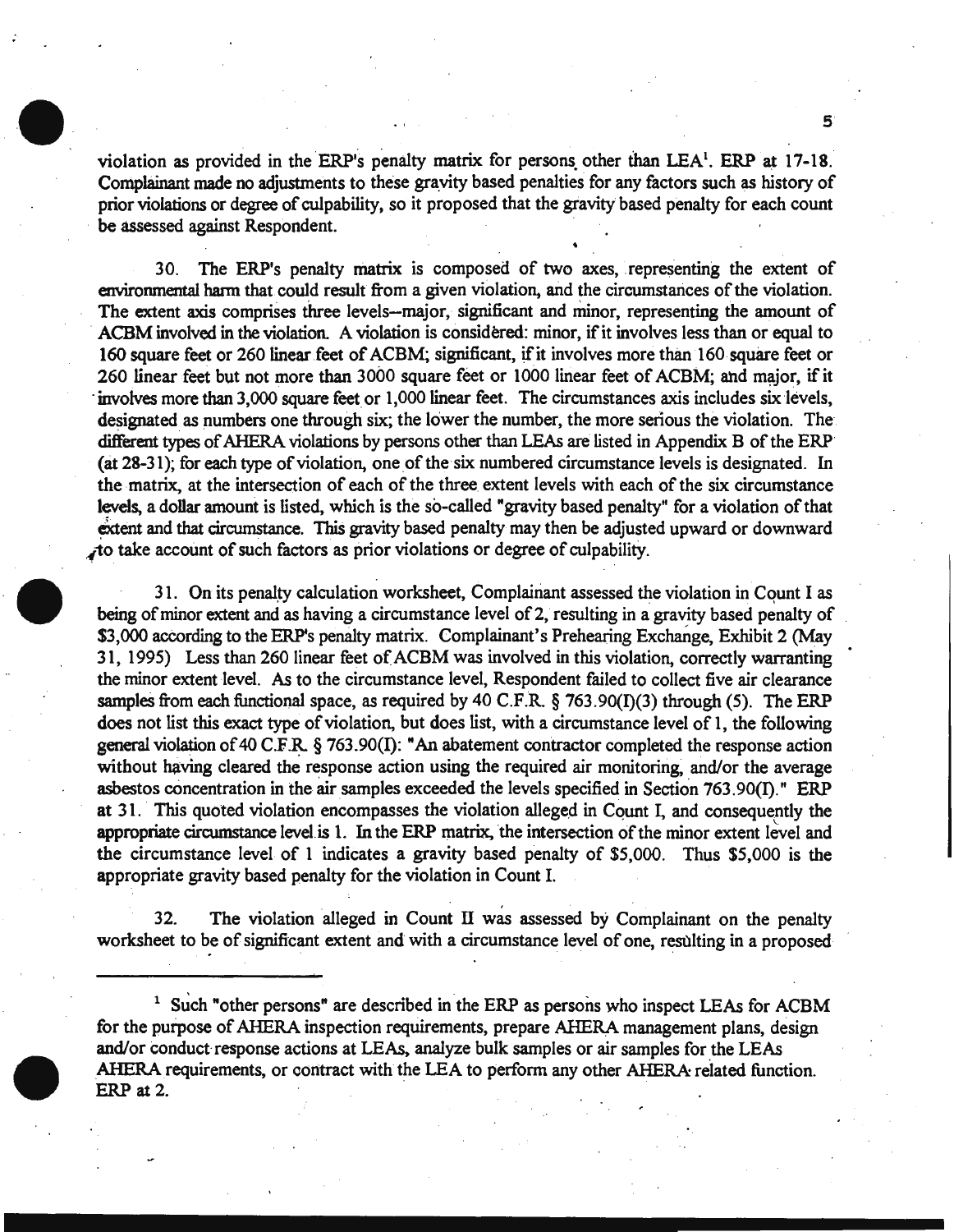penalty of \$17,000. Complainant's Prehearing Exchange, Exhibit 2 (May 31, 1995). The significant extent level accurately reflects that the square footage of ACBM involved in this violation was more than 160 but less than 3, 000. As to the circumstance axis, the ERP prescribes a level of 2. for a situation in which a person designated by the LEA did not collect air samples using the sampling described in 40 C.F.R Part 763, Subpart E, Appendix A to clear response actions. ERP at 30. Respondent was required by that sampling to collect thirteen air clearance samples for each testing site for final analysis, but collected only one sample from the north area and one sample from the south area of the holding tank area in which it was conducting its monitoring. In the ERP matrix, the intersection of the significant extent level and the circumstance level of 2 indicates a gravity based penalty of \$13,000.

6

33. Complainant concluded, correctly, that no factors, such as past history of violations or degree of culpability, exist in this case to require an adjustment of the gravity based penalties for the two counts. The total penalty to be imposed on Respondent is thus \$5,000 for Count I and \$13,000 for Count II, for a total of  $$18,000$ .

34. This \$18,000 civil penalty is reasonable in terms of TSCA. Section 16 of TSCA provides for persons other than LEAs, such as Respondent, to be subject to a maximum civil penalty of  $\cdot$  \$25,000 per day. Both of Respondent's violations are classified under the ERP as one-day violations. That classification is sensible, and thus the maximum civil penalty for Respondent is \$50,000. The amount developed above--\$18,000--is just over one-third of this statutory maximum. This fraction of the maximum for Respondent is reasonable in light of several factors that mitigate the seriousness of its offense. These factors include: no prior violations of TSCA by Respondent were shown; Respondent's violations were not a total failure of performance of its obligations, but simply an inadequate performance; and no actual harm to the environment from Respondent's violations was shown. In this situation, a penalty of \$18,000, or just over one-third of the statutory maximum, should achieve appropriate deterrence, the objective of civil sanctions. As for Respondent's ability to pay, Respondent has apparently filed for bankruptcy, with Complainant listed as a creditor. Complainant's Jan. 12, 1996 letter to the undersigned. Reducing Complainant's claim to a specific amount in this Default Order should assist the processing of the claim in the bankruptcy proceeding.